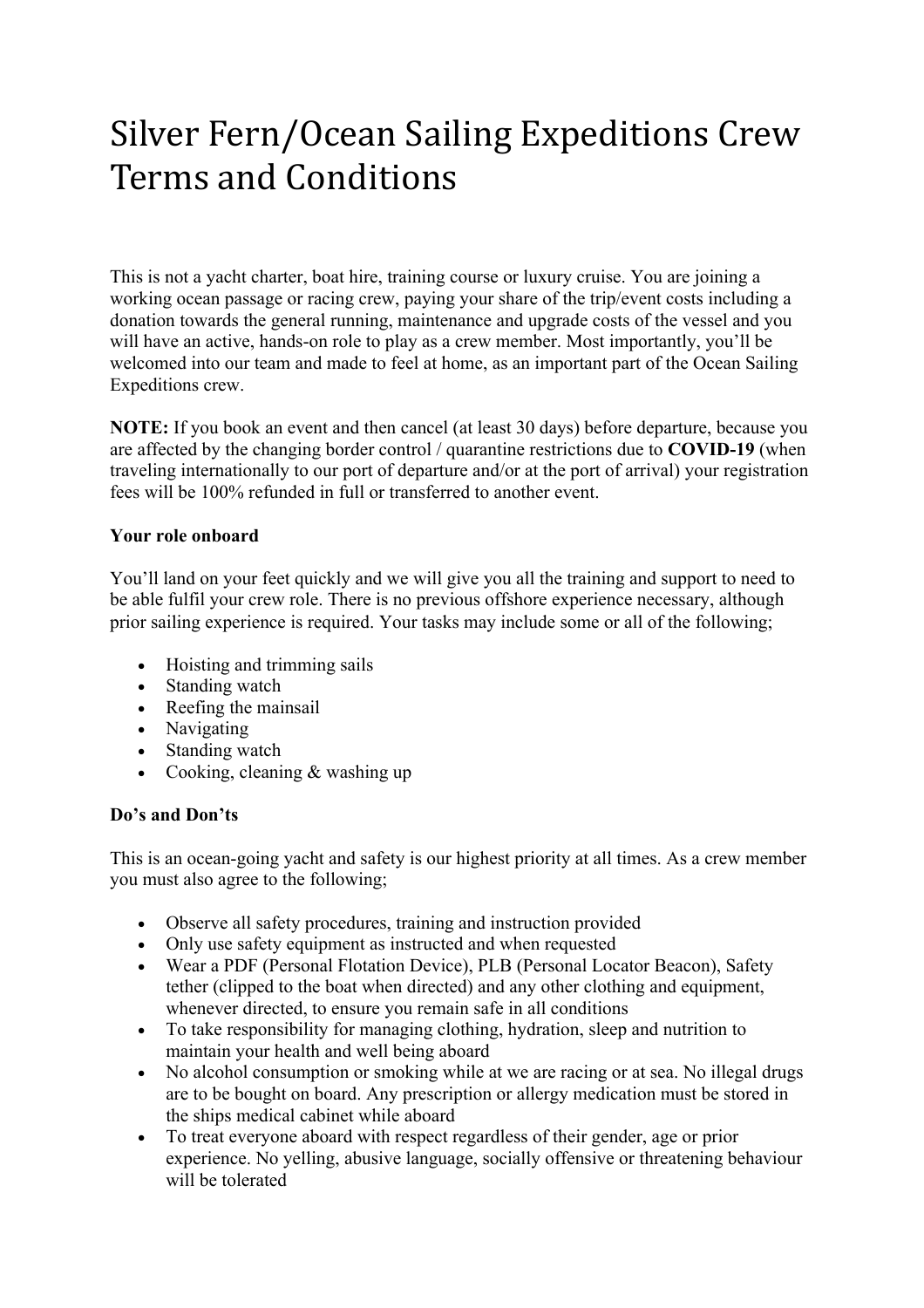• To follow all reasonable and lawful requests and directions given to you by David Hows and his nominated employees/crew

# **Your physical ability**

- Please tell us upfront if you have any physical limitations including prior injuries, back problems, health issues and anything that will prevent you from playing your part on board. We can work around most things, but its important we know so we don't put you at risk or in a role you are unlikely to be able to fulfil safely and enjoyably. It's important that you have a great experience while you are part of our crew and good teamwork is about playing to everyone's strengths and weaknesses.
- Can you swim? Can you swim 100 metres or tread water confidently? Understanding your swimming ability is important for ensuring we assess the conditions that you will be required to wear a PDF (Personal Flotation Device) for your own safety.

# **While onboard**

- Each person will be assigned a single (twin-share) berth while on passage to use for the entire passage except for extreme weather conditions, where we may change where people sleep
- No eating food in cabins
- Each person will get their own gear bags  $(1 \times 20)$  litre, 1 x small) to store their personal gear in while aboard. These are usually hung in the main saloon area to keep the cabins uncluttered and easy to get in and out of. No gear can be stored on the floor, it must be secure and put where it belongs at all times. There is a separate shared space for storing boots and wet weather gear.

### **Meals & diet**

- All meals are supplied while aboard. You are welcome to bring snacks that you prefer to eat while at sea. Avoiding excessive sugar and caffeine at sea is recommended
- All food should be consumed while in the saloon, galley or cockpit. No liquids or food at the nav station and no food to be consumed in cabins
- Please confirm if you have any dietary limitations or allergies.

### **Weather & comfort**

- We set our schedule based on various special events and seasonal weather. We use the latest in Predict Wind weather forecasting technology and commercial weather routing services, to plan for safe passages at all times. We download updated weather forecasts 2-3 times a day while at sea, to ensure we monitor and adapt to any changes in the forecast, that may affect our comfort or passage time.
- Reality does not always match the forecast and we have to adapt to the weather we get and manage the yacht to optimise for performance, comfort and safety in all conditions.
- We are Category 1 equipped to handle the most extreme weather safely and confidently, but will always choose to avoid it where possible.
- Sometimes you may get cold, wet, tired, hungry, sea sick and scared. There is a lot you can do to prevent this, but those are the challenges that we have to deal with ocean sailing. Sometimes there is no wind and endless days of sunshine.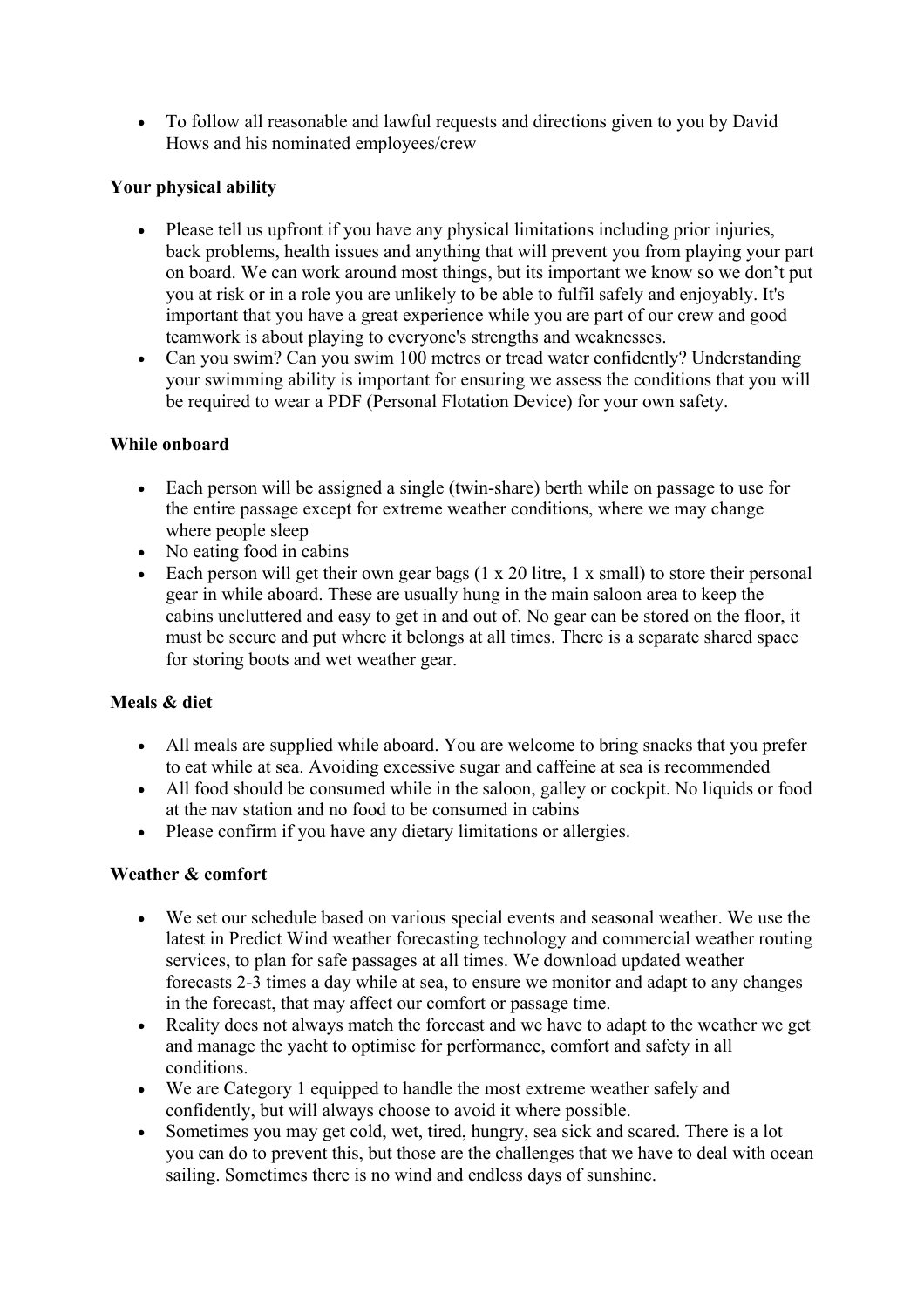• We will support you through the challenges you encounter and have strategies that can help you maximise your comfort and wellbeing.

## **Pre & post passage**

- Before we get started, we will complete a full training and safety induction to ensure your start off confident and comfortable and feel right at home onboard. Whether racing or on passage, we have a friendly crew that will do their utmost to share their knowledge to ensure you can play your part from day one, so you get the maximum enjoyment.
- Once we are done sailing, we may need your help to clean up and pack up. Many hands make light work and it's always a great time for reflecting on trip highlights and celebrating the completion with the crew.

# **Other stuff**

- Joining us for an adventure does not provide you with a formal qualification and we are not a sailing school. You will have an opportunity to learn and participate almost any level in the management of the boat, especially on ocean passages.
- If you join us for an ocean race or regatta you will be given roles that suit your physical ability, experience and desire to learn.
- In the event the yacht is unable to depart within seven days of the scheduled departure date on any passage, we will refund all monies received to date for that specific leg or transfer them to a future trip.
- You agree by registering, that you will be available to participate from the start to the end each passage/race/regatta. As we are offshore and away from major airports most to the time, there is no ability to arrive late or leave the crew earlier than the dates set down in the calendar in most cases.
- The itinerary is subject to change due to circumstances beyond our control. These may include weather, sea conditions, national holidays and natural disasters. The safety of the vessel and crew is always our priority.
- You agree that any photos or video recorded that include you can be used at our discretion in any marketing material with our requiring approval from you or making payment to you.
- You won't have much privacy onboard and will be living in close quarters in challenging conditions. You will require to work as part of a team, be flexible and get along with others who have different experience and personalities. What's guaranteed is if you give it 100%, you'll have the time of your life.
- There are no refunds if you decide to arrive late, leave early or depart during any stopover.
- All expedition members will be signed on as crew, not passengers and will be processed as crew, in each country visited where customs is concerned.
- If you act in a socially unacceptable manner or display offensive or threatening behaviour or are uncooperative to the point where it is affecting the enjoyment of others aboard, we have the right to ask that you leave the crew and head home at your own expense. You agree that any costs or inconvenience caused is at your expense and you will not seek compensation for costs or damages.

### **Booking and payment policies**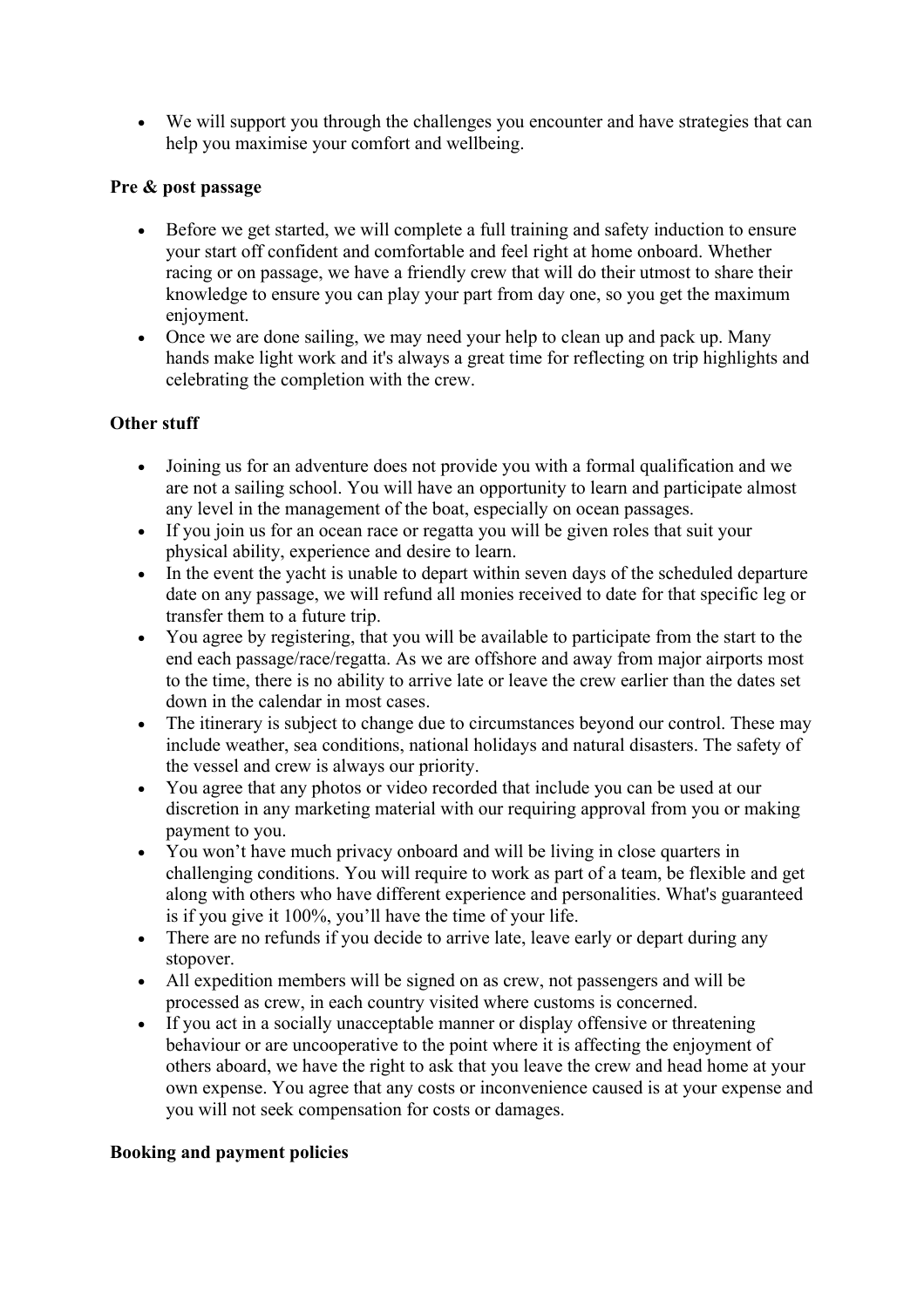*Late payment policy* - You agree to make payments on or before dates specified on this website and by email. You also agree to a \$200 late payment fee for any payments received seven days or more past the payment due date. Continued non-payment of pre-agreed weekly payments under payment option 2 for more than 4 weeks, without other payment arrangements being agreed to, will be considered a cancellation and the same cancellation policy terms apply as detailed below.

*Deposit and decline policy* - Once your crew application has been reviewed and approved, you'll receive an invoice for your deposit (and the details of your weekly payment by automatic payment if you have selected option 2). Your deposit is due for payment immediately in order to officially reserve your crew spot and is non-refundable. Your weekly payment plan is required to start within 7 days of paying your deposit if you have chosen option 2. If your application is declined, you will be notified and there are no fees to pay.

*Cancellation policy* - If you give or receive written notice of your cancellation at least 60 days before departure, you will not be billed for any final 50% balance if you selected payment option 1, or the balance remaining if you selected payment option 2. You understand that within 60 days of departure, no refund or credit will be given for any reason including illness. You understand that there are no exceptions to this policy. You understand the importance of travel cancellation insurance, which is your own responsibility to obtain.

*COVID-19 Policy* - If you book and cancel any event up to 60 days before departure, because you are affected by the changing border control / quarantine restrictions due to **COVID-19** (when traveling internationally to our port of departure and/or at the port of arrival) your registration fees will be **100% refunded in full** or transferred to another event.

### **Assumption of Risk**

Each person participating in a sailing passage, race or regatta with Ocean Sailing Expeditions waives all claims against David Hows and Ocean Sailing Expeditions Pty Limited for injury, accident, illness or death during or by reason of their joining a sailing passage, race or regatta with Ocean Sailing Expeditions. "I acknowledge that I am aware that during sailing passage, race or regatta on the yacht in which I will be participating, certain risks and dangers may arise, including but not limited to, the hazards of traveling on the open sea, falling overboard, storms, high winds, collision of vessels, shipwreck, travel ashore in remote terrain, the forces of nature, and accident or illness in remote regions without means of rapid evacuation or medical facilities.

I am also aware and clearly understand that David Hows and Ocean Sailing Expeditions Pty Limited will have no liability regarding provision of medical care or the adequacy of any care that may be rendered. I have read the expectations supplied to me by David Hows and agree to abide by the rules on board or ashore, for the duration of the sailing passage, race or regatta on the yacht. I understand that although David Hows and Ocean Sailing Expeditions Pty Limited may make suggestions as to airlines and travel agents, they assume no liability for injury, damage, delay, irregularity or loss of baggage relating to airline travel.

In consideration of the Agreement with David Hows and Ocean Sailing Expeditions Pty Limited to participate in this sailing passage, race or regatta on the yacht, I hereby agree that I will assume all risk of this trip and I will not make any claims against David Hows and Ocean Sailing Expeditions Pty Limited or sue for bodily injury, emotional trauma, death and/or